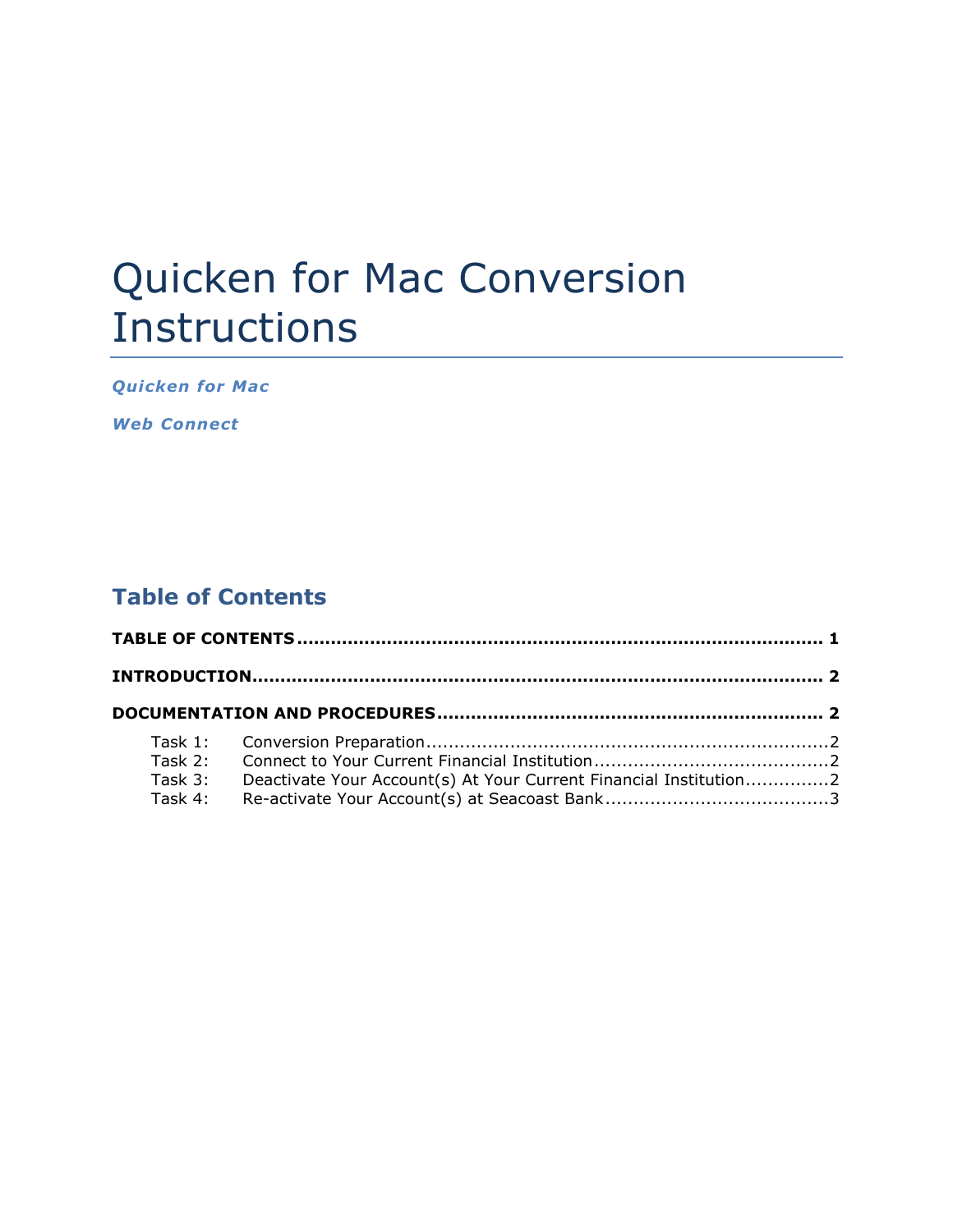

## **Introduction**

As your current financial institution completes its system conversion to *Seacoast Bank,* you will need to modify your Quicken settings to ensure the smooth transition of your data. To complete these instructions, you will need your *User ID and Password* for your current financial institution and *Seacoast Bank websites.*

It is important that you perform the following instructions exactly as described and in the order presented. If you do not, your service may stop functioning properly. This conversion should take 15–30 minutes.

**NOTE:** This update is time sensitive.

### **Documentation and Procedures**

#### **Task 1: Conversion Preparation**

- 1. Backup your data file. For instructions to back up your data file, choose **Help** menu > **Search**. Search for *Backing Up*, select "**Backing Up Your Data**," and follow the instructions.
- 2. Download the latest Quicken Update. For instructions to download an update, choose **Help** menu > **Search**. Search for *Updates*, select "**Checking for Updates to Quicken**," and follow the instructions.

#### **Task 2: Connect to Your Old Financial Institution.**

- 1. Choose **Online** menu > **Download Transactions.**
- 2. Select your account from the drop-down list.
- 3. Click **Download** to access your current financial institutions website.
- 4. Enter your **Customer ID** and **PIN** to login to your current financial institutions web site. Download your transactions into Quicken.
- 5. Repeat the download process for each account you have at your current financial institution (such as checking, savings, credit cards and brokerage).
- 6. Once all accounts have been downloaded, accept all transactions into your Quicken account registers.

#### **Task 3: Deactivate Your Account(s) at Your Current Financial Institution.**

1. Choose **Lists** menu > **Accounts**.